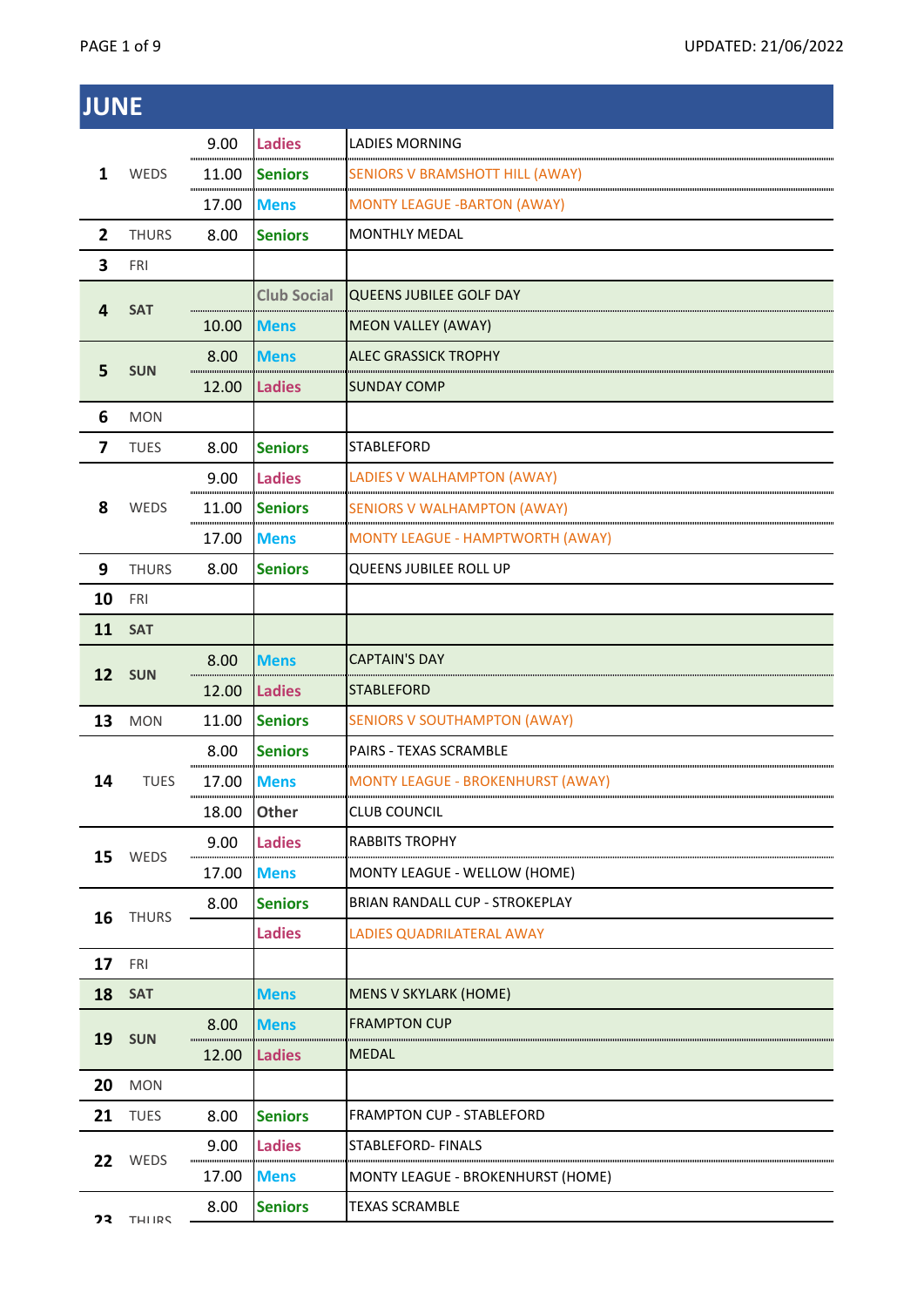| 43             | <b>UIUINJ</b> | 10.30                   | <b>Seniors</b>     | <b>SENIORS V AMPFIELD (AWAY)</b>                         |
|----------------|---------------|-------------------------|--------------------|----------------------------------------------------------|
| 24             | <b>FRI</b>    | 18.00                   | <b>Club Social</b> | BINGO NIGHT (GOLFER/NON GOLFER FROM 4PM)                 |
| 25             | <b>SAT</b>    |                         | <b>Mens</b>        | MENS V SOUTHWICK PARK (HOME)                             |
| 26             | <b>SUN</b>    | 8.00                    | <b>Mens</b>        | <b>HARGREAVES CUP</b>                                    |
|                |               | 12.00                   | <b>Ladies</b>      | <b>CENTENARY CUP</b>                                     |
| 27             | <b>MON</b>    |                         |                    |                                                          |
| 28             | <b>TUES</b>   | 8.00                    | <b>Seniors</b>     | <b>STABLEFORD</b>                                        |
|                |               | 10.30                   | <b>Seniors</b>     | <b>SENIORS V PAULTONS (HOME)</b>                         |
| 29             | WEDS          | 9.00<br>mun             | <b>Ladies</b>      | <b>LADY PRESIDENTS DAY</b>                               |
|                |               | 17.00                   | <b>Mens</b>        | <b>MONTY LEAGUE - BURLEY (AWAY)</b>                      |
| 30             | <b>THURS</b>  | 8.00                    | <b>Seniors</b>     | PETER SWANN TROPHY - LYNSOME STROKEPLAY/MATCHPLAY        |
| JULY           |               |                         |                    |                                                          |
| 1              | FRI           | 10.30                   | <b>Seniors</b>     | SENIORS V WELLOW (HOME)                                  |
| $\overline{2}$ | SAT           |                         |                    |                                                          |
| 3              | <b>SUN</b>    | 8.00                    | <b>Mens</b>        | <b>CORONATION CUP</b>                                    |
|                |               | 12.00                   | <b>Ladies</b>      | <b>SUN COMP</b>                                          |
| 4              | <b>MON</b>    |                         |                    |                                                          |
| 5              | <b>TUES</b>   | 8.00                    | <b>Seniors</b>     | SENIORS SECRETARY V COMPETITION SECRETARY (BB MATCHPLAY) |
| 6              | <b>WEDS</b>   | 9.00                    | <b>Ladies</b>      | <b>CAPTAIN V PRESIDENT</b>                               |
|                |               | 17.00                   | <b>Mens</b>        | MONTY LEAGUE - ROMSEY (HOME)                             |
| 7              | <b>THURS</b>  | 8.00                    | <b>Seniors</b>     | <b>MONTHLY MEDAL</b>                                     |
| 8              | FRI           | 10.30                   | <b>Seniors</b>     | <b>SENIORS V QUEENS PARK (AWAY)</b>                      |
| 9              | SAT           |                         | <b>Mens</b>        | <b>MENS V SSWGC</b>                                      |
| 10             | <b>SUN</b>    | 8.00                    | Mens               | PRESIDENTS BOWL DAY                                      |
|                |               |                         |                    |                                                          |
| 11             | <b>MON</b>    |                         |                    |                                                          |
| 12             | <b>TUES</b>   | 8.00<br>,,,,,,,,,,,,,,  | <b>Seniors</b>     | HOWARD HEWITT TROPHY - STABLEFORD                        |
|                |               | 18.00                   | <b>Other</b>       | CLUB COUNCIL                                             |
| 13             | WEDS          | 9.00<br>,,,,,,,,,,,,,,, | <b>Ladies</b>      | <b>STABLEFORD TROPHY</b>                                 |
|                |               | 17.00                   | <b>Mens</b>        | MONTY LEAGUE - BARTON (HOME)                             |
| 14             | <b>THURS</b>  | 8.00                    | <b>Seniors</b>     | <b>SUMMER PLATE - STROKEPLAY</b>                         |
| 15             | FRI           |                         |                    |                                                          |
| 16             | SAT           |                         |                    |                                                          |
| 17             | <b>SUN</b>    | 8.00                    | <b>Mens</b>        | <b>KIMBER CUP</b>                                        |
|                |               | 12.00                   | <b>Ladies</b>      | <b>MILLENIUM TROPHY</b>                                  |
| 18             | <b>MON</b>    | 12.00                   | <b>Seniors</b>     | SENIORS QUADRILATERAL - (ROYAL WINCHESTER)               |
|                |               | <b>TBC</b>              | <b>Ladies</b>      | LADIES - AFTERNOON TEA                                   |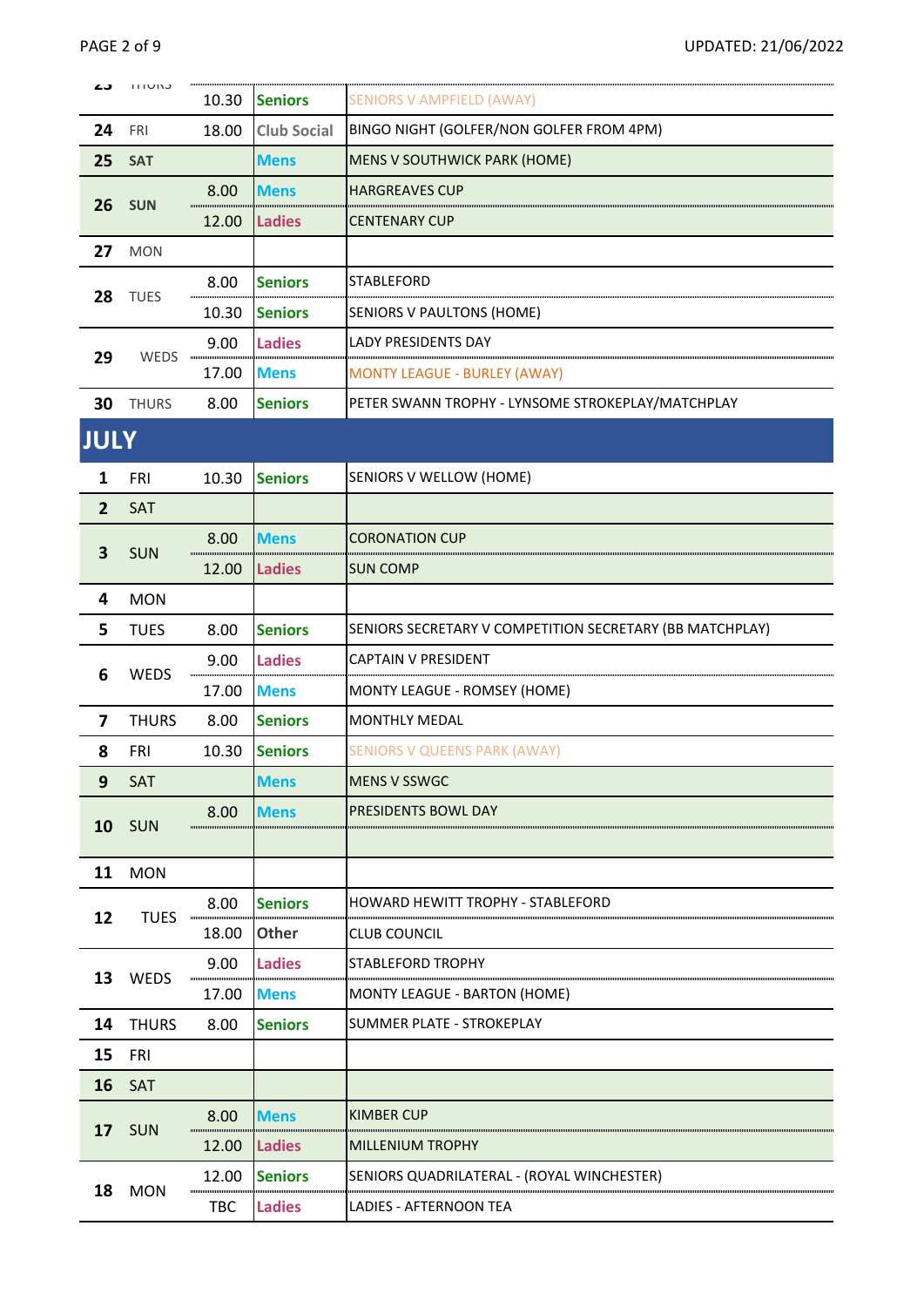| 19               | <b>TUES</b>   | 8.00  | <b>Seniors</b>     | CHARITY DAY - CAPTAIN'S CHOICE OF FORMAT            |
|------------------|---------------|-------|--------------------|-----------------------------------------------------|
| 20               | <b>WEDS</b>   | 9.00  | <b>Ladies</b>      | LADIES V CHRISTCHURCH (AWAY)                        |
|                  |               | 17.00 | <b>Mens</b>        | <b>MONTY LEAGUE - BRAMSHAW (AWAY)</b>               |
| 21               | <b>THURS</b>  | 8.00  | <b>Seniors</b>     | WE FOUR TROPHY - FOUR-BALL TEXAS SCRAMBLE           |
| 22               | FRI           |       |                    |                                                     |
|                  |               |       | <b>Mens</b>        | <b>MENS V MALBOROUGH (AWAY)</b>                     |
| 23               | SAT           |       | Mens               | THE CECIL BUTTERS TROPHY                            |
|                  |               | 8.00  | <b>Mens</b>        | <b>DON LANE TROPHY</b>                              |
| 24               | <b>SUN</b>    | 12.00 | <b>Ladies</b>      | <b>PEN TROPHY</b>                                   |
| 25               | <b>MON</b>    | 10.30 | <b>Seniors</b>     | <b>SENIORS V CHRISTCHURCH (AWAY)</b>                |
| 26               | <b>TUES</b>   | 8.00  | <b>Seniors</b>     | PAIRS AGGREGATE CUP - COMBINED STABLEFORD           |
| 27               | WEDS          | 9.00  | <b>Ladies</b>      | <b>CAPTAINS DAY</b>                                 |
| 28               | <b>THURS</b>  | 8.00  | <b>Seniors</b>     | KELSO TURTON TROPHY - TWO-BALL TEXAS SCRAMBLE       |
| 29               | FRI           | 18.00 | <b>Club Social</b> | BINGO NIGHT (GOLFER/NON GOLFER FROM 4PM)            |
| 30               | SAT           |       |                    |                                                     |
|                  |               | 8.00  | <b>Mens</b>        | <b>CENTENARY BOWL &amp; GODFREY TROLLOPE TROPHY</b> |
| <b>SUN</b><br>31 |               | 12.00 | <b>Ladies</b>      | <b>MEDAL</b>                                        |
|                  | <b>AUGUST</b> |       |                    |                                                     |
| 1                | <b>MON</b>    |       |                    |                                                     |
| $\overline{2}$   | <b>TUES</b>   | 8.00  | <b>Seniors</b>     | <b>MONTHLY MEDAL</b>                                |
|                  |               | 9.00  | <b>Ladies</b>      | <b>BELL TROPHY</b>                                  |
| 3                | WEDS          | 17.00 | <b>Mens</b>        | MONTY LEAGUE - HAMPTWORTH (HOME)                    |
| 4                | <b>THURS</b>  | 8.00  | <b>Seniors</b>     | <b>CAPTAINS DAY</b>                                 |
| 5                | <b>FRI</b>    | 10.30 | <b>Seniors</b>     | SENIORS V SOUTHWICK PARK (HOME)                     |
| 6                | SAT           |       | <b>Mens</b>        | MENS V ANDOVER (HOME)                               |
|                  |               | 8.00  | <b>Mens</b>        | <b>QUADRILATERAL DAY</b>                            |
| 7                | <b>SUN</b>    | 12.00 | <b>Ladies</b>      | <b>STABLEFORD</b>                                   |
| 8                | <b>MON</b>    |       |                    |                                                     |
| 9                | <b>TUES</b>   | 8.00  | <b>Seniors</b>     | LOTTIE SEFTON TROPHY - STABLEFORD                   |
|                  |               | 9.00  | <b>Ladies</b>      | <b>STABLEFORD</b>                                   |
| 10               | WEDS          | 17.00 | <b>Mens</b>        | MONTY LEAGUE - WELLOW (AWAY)                        |
| 11               | <b>THURS</b>  | 8.00  | <b>Seniors</b>     | <b>BOWMAKER</b>                                     |
| 12               | FRI           |       |                    |                                                     |
| 13               | SAT           |       | <b>Club Social</b> | <b>GOLF MATCH &amp; SUMMER BBQ</b>                  |
|                  |               | 8.00  | <b>Mens</b>        | VAUGHAN CUP & HUMPHRIES CUP                         |
| 14               | <b>SUN</b>    | 12.00 | <b>Ladies</b>      | <b>MEDAL</b>                                        |
| 15               | <b>MON</b>    |       |                    |                                                     |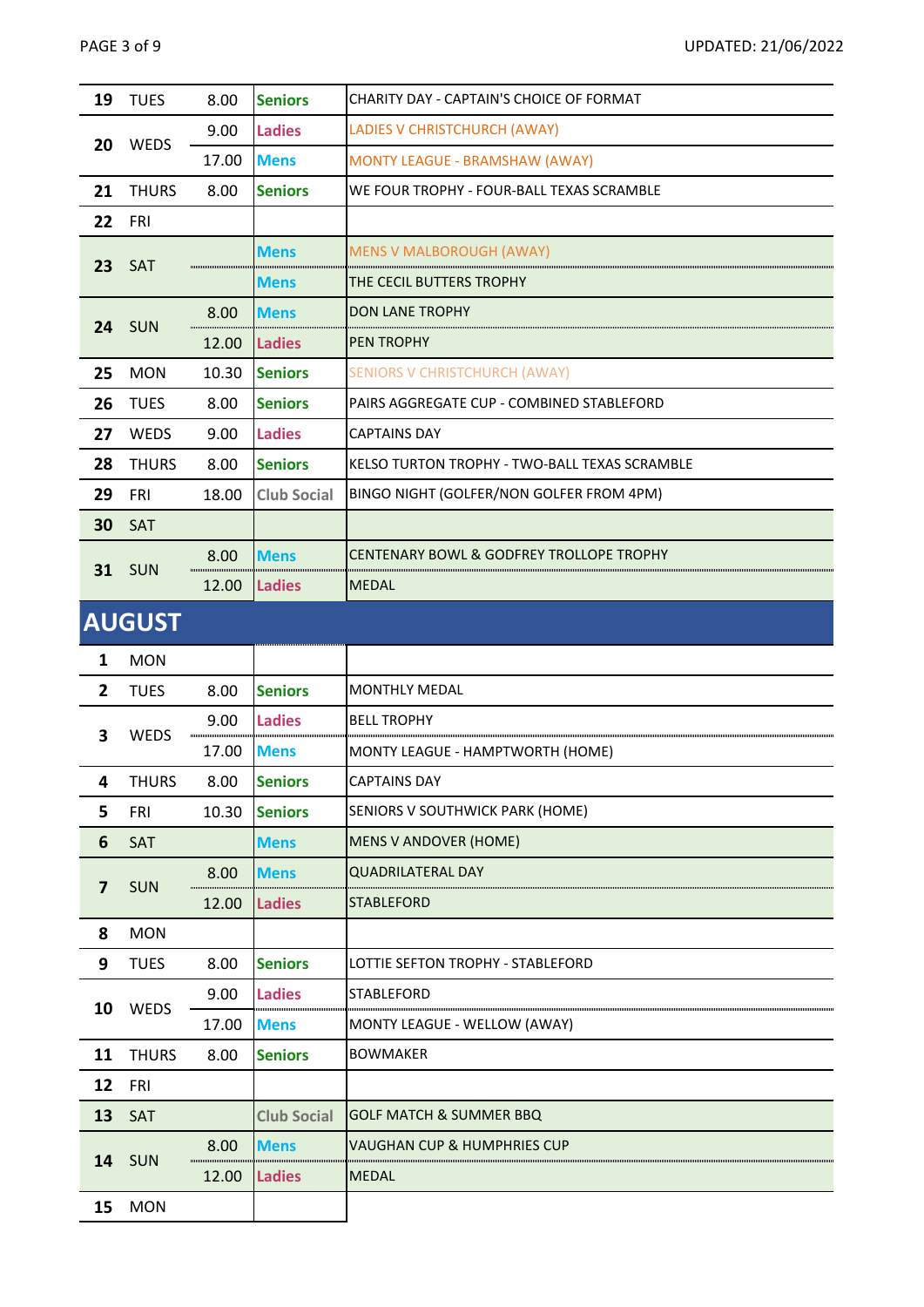| 16                      | <b>TUES</b>      | 8.00             | <b>Seniors</b> | HUMPHREY'S CUP - STABLEFORD                              |
|-------------------------|------------------|------------------|----------------|----------------------------------------------------------|
| 17                      | WEDS             | 9.00             | <b>Ladies</b>  | <b>MEDAL</b>                                             |
| 18                      | <b>THURS</b>     | 8.00             | <b>Seniors</b> | <b>HYUNDAI TROPHY - STROKEPLAY</b>                       |
| 19                      | <b>FRI</b>       |                  |                |                                                          |
| 20                      | SAT              |                  | <b>Mens</b>    | THE RUTTING TROPHY                                       |
|                         |                  | 8.00             | <b>Mens</b>    |                                                          |
| 21                      | <b>SUN</b>       | 12.00            | <b>Ladies</b>  | <b>PAR SHIELD</b>                                        |
| 22                      | <b>MON</b>       |                  |                |                                                          |
| 23                      | <b>TUES</b>      |                  | <b>Seniors</b> | NEW FOREST RALLY - COURSE CLOSED UNTIL 14.30             |
| 24                      | WEDS             | 9.00             | <b>Ladies</b>  | <b>PAR TROPHY</b>                                        |
|                         |                  | 8.00             | <b>Seniors</b> | <b>STABLEFORD</b>                                        |
| 25                      | <b>THURS</b>     | 1000000<br>12.30 | <b>Seniors</b> | <b>SENIORS V BURLEY (AWAY)</b>                           |
| 26                      | FRI              |                  | <b>Ladies</b>  | LADIES V BRAMSHOTT (HOME)                                |
| 27                      | SAT              |                  |                |                                                          |
|                         |                  | 8.00             | <b>Mens</b>    | SEVE BALLESTEROS TROPHY                                  |
| 28                      | <b>SUN</b>       | 12.00            | <b>Ladies</b>  | <b>SUNDAY COMP</b>                                       |
| 29                      | <b>MON</b>       | 11.00            | Club Comp      | <b>MIXED PAIRS OPEN</b>                                  |
| 30                      | <b>TUES</b>      | 8.00             | <b>Seniors</b> | CYRIL ASH MEMORIAL CUP - STABLEFORD                      |
| 31                      | WEDS             | 9.00             | <b>Ladies</b>  | LADIES COMP - MEDAL                                      |
|                         |                  |                  |                |                                                          |
|                         | <b>SEPTEMBER</b> |                  |                |                                                          |
| $\mathbf{1}$            | <b>THURS</b>     | 8.00             | <b>Seniors</b> | <b>MONTHLY MEDAL</b>                                     |
| $\overline{2}$          | <b>FRI</b>       |                  |                |                                                          |
| $\overline{\mathbf{3}}$ | SAT              |                  | <b>Mens</b>    | <b>MENS V WELLOW (AWAY)</b>                              |
|                         |                  | 8.00             | Club Comp      | CLUB CHAMPIONSHIP R1 & MARTIN BADGELL TROPHY             |
| 4                       | <b>SUN</b>       | 12.00            | <b>Ladies</b>  | STABLEFORD                                               |
| 5                       | <b>MON</b>       |                  | <b>Ladies</b>  | <b>LADIES RALLY</b>                                      |
| 6                       | <b>TUES</b>      | 8.00             | <b>Seniors</b> | SENIORS CLUB CHAMPIONSHIP R1 - COURSE CLOSED UNTIL 10.30 |
| 7                       | WEDS             | 8.00             | <b>Ladies</b>  | LADIES CLUB CHAMPIONSHIP R1                              |
| 8                       | <b>THURS</b>     | 8.00             | <b>Seniors</b> | SENIORS CLUB CHAMPIONSHIP R2 - COURSE CLOSED UNTIL 10.30 |
| 9                       | <b>FRI</b>       |                  |                |                                                          |
| 10                      | SAT              |                  | <b>Mens</b>    | <b>MENS V SKYLARK (AWAY)</b>                             |
|                         |                  | 8.00             | <b>Mens</b>    | <b>CLUB CHAMPIONSHIP R2 &amp; MARTIN BADGELL TROPHY</b>  |
| 11                      | <b>SUN</b>       | 12.00            | <b>Ladies</b>  | <b>PAST CAPTAINS</b>                                     |
| 12                      | <b>MON</b>       |                  |                |                                                          |
|                         |                  | 8.00             | <b>Seniors</b> | CAPTAINS CHALLENGE TROPHY - TEAM STABLEFORD              |
| 13                      | <b>TUES</b>      | 18.00            | Other          | <b>CLUB COUNCIL</b>                                      |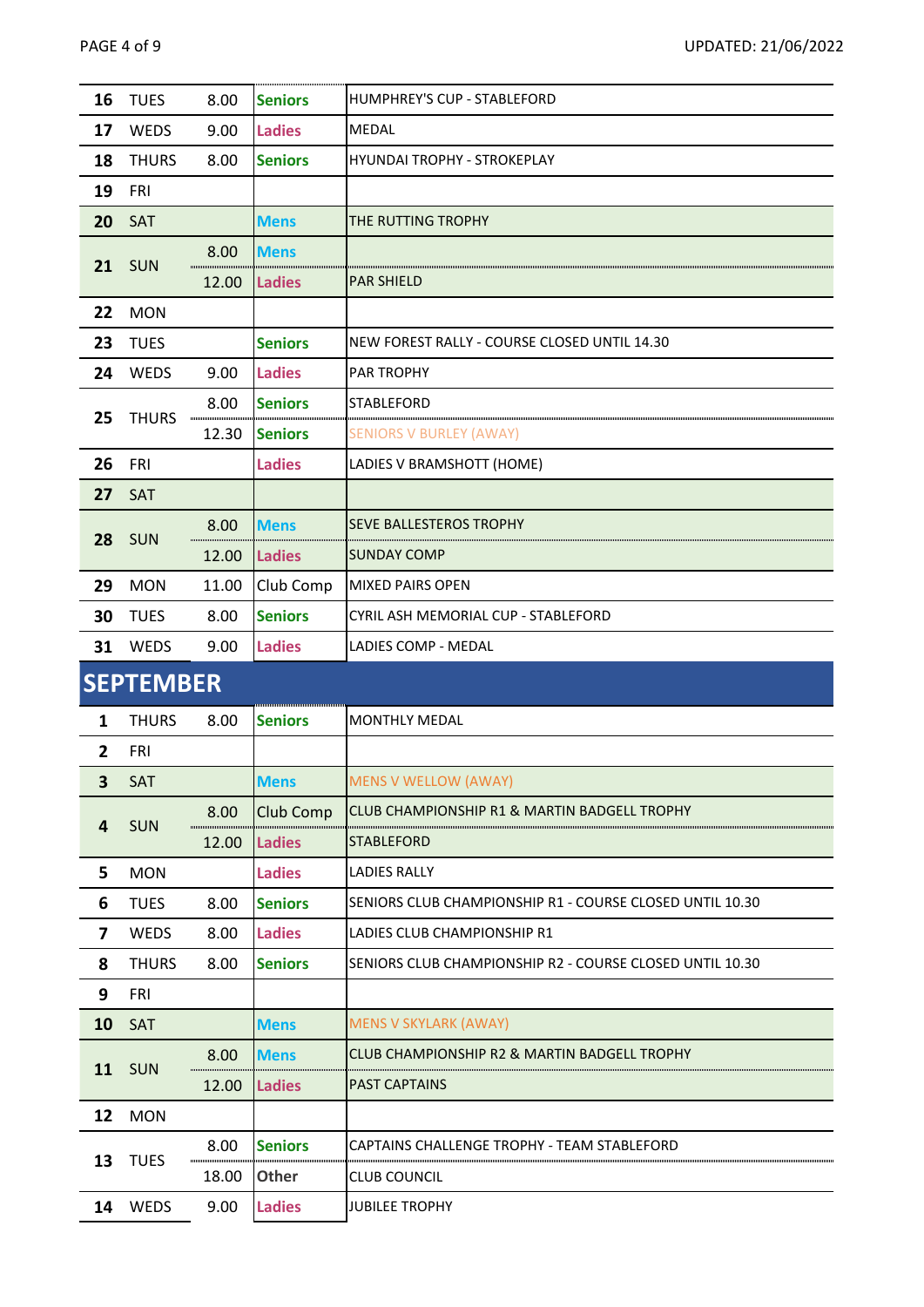| 15                      | <b>THURS</b>   | 8.00          | <b>Seniors</b>                  | JACK LANGFORD TROPHY - 3 CLUB STROKEPLAY         |
|-------------------------|----------------|---------------|---------------------------------|--------------------------------------------------|
| 16                      | FRI            | 8.00          | <b>Ladies</b>                   | LADIES CLUB CHAMPIONSHIP R2                      |
| 17                      | SAT            |               |                                 |                                                  |
|                         |                | 8.00          | <b>Mens</b>                     | <b>CHAMPION OF CHAMPION'S BOWL</b>               |
| 18                      | <b>SUN</b>     | 12.00         | <b>Ladies</b>                   | <b>REAVLEY TROPHY</b>                            |
| 19                      | <b>MON</b>     | 10.30         | <b>Seniors</b>                  | SENIORS V QUEENS PARK (HOME)                     |
| 20                      | <b>TUES</b>    | 8.00          | <b>Seniors</b>                  | SENIORS YELLOW BALL - STABLEFORD                 |
| 21                      | WEDS           | 9.00          | <b>Ladies</b>                   | MEDAL                                            |
| 22                      | <b>THURS</b>   | 8.00          | <b>Seniors</b>                  | SAM MATES TROPHY - STROKEPLAY                    |
| 23                      | FRI            |               |                                 |                                                  |
| 24                      | SAT            |               | <b>Mens</b>                     | <b>MENS V ANDOVER (AWAY)</b>                     |
|                         |                | 8.00          | <b>Mens</b>                     | <b>CARRIGAN CUP</b>                              |
| 25                      | <b>SUN</b>     | 12.00         | <b>Ladies</b>                   | <b>MEDAL</b>                                     |
| 26                      | <b>MON</b>     |               |                                 |                                                  |
|                         |                | 8.00          | <b>Seniors</b>                  | SENIORS STABLEFORD                               |
| 27                      | <b>TUES</b>    | 10.30         | <b>Seniors</b>                  | SENIORS V CHRISTCHURCH (HOME)                    |
| 28                      | WEDS           | 9.00          | <b>Ladies</b>                   | <b>VETS</b>                                      |
| 29                      | <b>THURS</b>   | 8.00          | <b>Seniors</b>                  | <b>BOWMAKER</b>                                  |
|                         |                |               | <b>Ladies</b>                   | BOUNDARY LAKES AWAY??                            |
|                         |                |               |                                 |                                                  |
| 30                      | FRI            | 18.00         | <b>Club Social</b>              | RACE NIGHT (GOLFER/NON GOLFER FROM 4PM)          |
|                         |                |               |                                 |                                                  |
|                         | <b>OCTOBER</b> |               |                                 |                                                  |
| 1                       | SAT            |               | <b>Mens</b>                     | MENS V ASHLEY WOOD (HOME)                        |
| $\overline{2}$          | <b>SUN</b>     | 8.00          | <b>Mens</b>                     | WINTER LEAGUE + NON WINTER LEAGUE<br>SUNDAY COMP |
|                         |                | 12.00         | <b>Ladies</b>                   |                                                  |
| 3<br>4                  | <b>MON</b>     |               |                                 | <b>MONTHLY MEDAL</b>                             |
|                         | <b>TUES</b>    | 8.30          | <b>Seniors</b>                  | LADIES MORNING                                   |
| 5                       | WEDS           | 9.00<br>10.30 | <b>Ladies</b><br><b>Seniors</b> | SENIORS V BRAMSHOTT HILL (HOME)                  |
| 6                       | <b>THURS</b>   | 8.30          | <b>Seniors</b>                  | DES HARVEY TROPHY - STROKEPLAY                   |
| $\overline{\mathbf{z}}$ | FRI            |               |                                 |                                                  |
| 8                       | SAT            |               | <b>Mens</b>                     | MENS V BRAMSHOTT HILL (HOME)                     |
|                         |                | 8.00          | <b>Mens</b>                     | WINTER LEAGUE + NON WINTER LEAGUE                |
| 9                       | <b>SUN</b>     | 12.00         | <b>Ladies</b>                   | <b>STABLEFORD</b>                                |
| 10                      | <b>MON</b>     |               | <b>Ladies</b>                   | <b>LADIES V HIGHCLIFFE (AWAY)</b>                |
|                         |                | 8.30          | <b>Seniors</b>                  | JIM BURGESS SHIELD - STABLEFORD                  |
| 11                      | <b>TUES</b>    | 18.00         | Other                           | <b>CLUB COUNCIL</b>                              |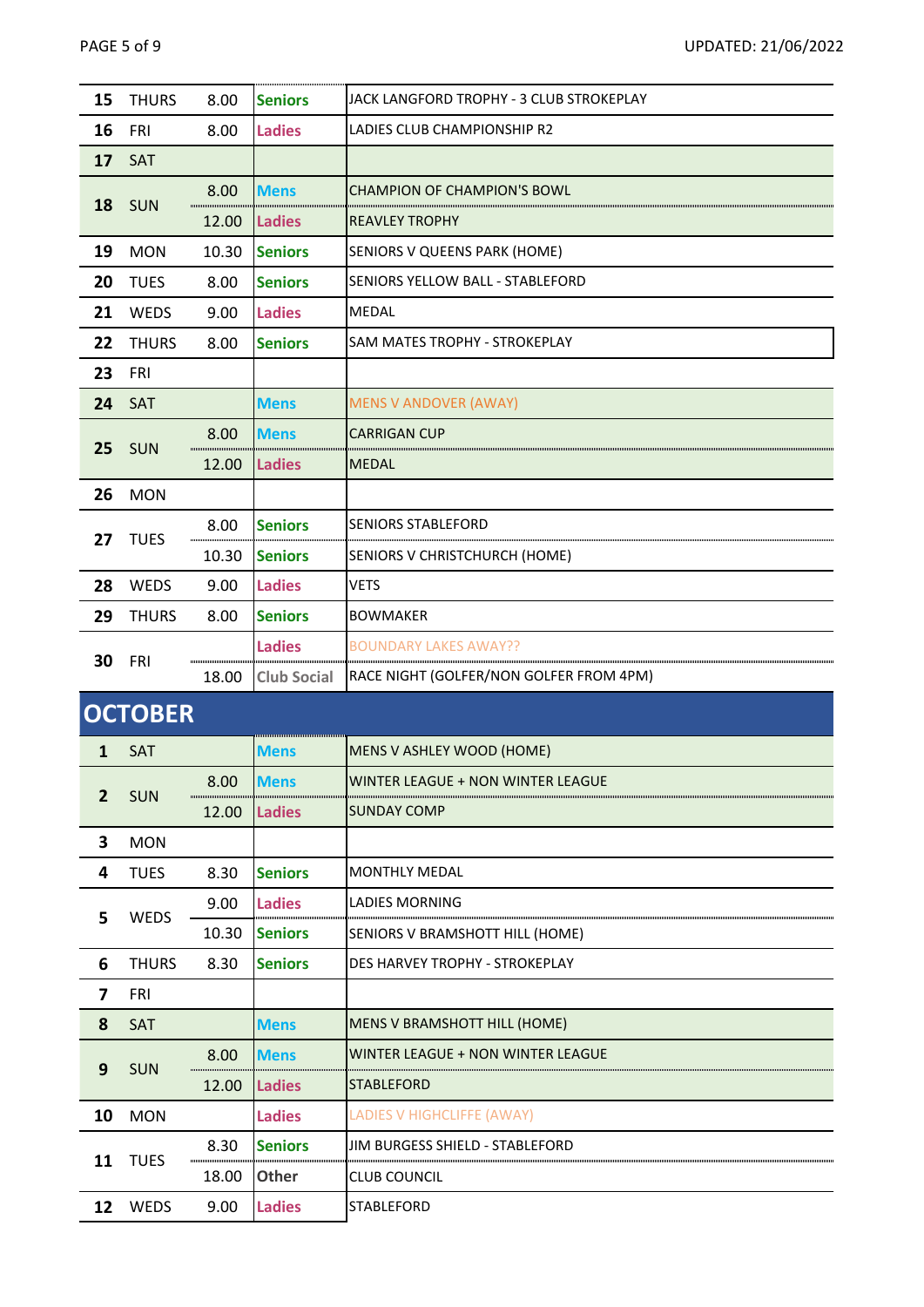| 13                      | <b>THURS</b>    | 8.30                                | <b>Seniors</b>     | CAPTAIN V VICE CAPTAIN CUP - BETTER BALL MATCHPLAY             |
|-------------------------|-----------------|-------------------------------------|--------------------|----------------------------------------------------------------|
| 14                      | FRI             |                                     |                    |                                                                |
| 15                      | <b>SAT</b>      |                                     |                    |                                                                |
| 16                      |                 | 8.00                                | <b>Mens</b>        | <b>HUMBY CUP &amp; WINTER LEAGUE</b>                           |
|                         | <b>SUN</b>      | 12.00                               | <b>Ladies</b>      | <b>MEDAL</b>                                                   |
| 17                      | <b>MON</b>      |                                     |                    |                                                                |
| 18                      | <b>TUES</b>     | 8.30                                | <b>Seniors</b>     | <b>STROKEPLAY</b>                                              |
|                         |                 | 10.30                               | <b>Seniors</b>     | SENIORS V HIGHCLIFFE (HOME)                                    |
| 19                      | WEDS            | 9.00                                | <b>Ladies</b>      | <b>MEDAL</b>                                                   |
| 20                      | <b>THURS</b>    | 8.30                                | <b>Seniors</b>     | MARK HOOPER MEMORIAL TROPHY - STABLEFORD                       |
| 21                      | <b>FRI</b>      |                                     |                    |                                                                |
| 22                      | SAT             |                                     | <b>Mens</b>        | <b>MENS V SSWGC (AWAY)</b>                                     |
| 23                      | <b>SUN</b>      | 8.00                                | <b>Mens</b>        | WINTER LEAGUE + NON WINTER LEAGUE                              |
|                         |                 | 12.00                               | <b>Ladies</b>      | <b>SUNDAY COMP</b>                                             |
| 24                      | <b>MON</b>      |                                     |                    |                                                                |
| 25                      | <b>TUES</b>     | 8.30                                | <b>Seniors</b>     | TROPHY WINNERS VASE - STROKEPLAY & REG LITTLE CUP - STABLEFORD |
| 26                      | WEDS            | 9.00                                | <b>Club Comp</b>   | <b>SENIORS V LADIES &amp; JUNIORS</b>                          |
| 27                      | <b>THURS</b>    | 8.30                                | <b>Seniors</b>     | PAR (BOGEY)                                                    |
| 28                      | FRI             | 18.00                               | <b>Club Social</b> | <b>RACE NIGHT &amp; QUIZ</b>                                   |
| 29                      | SAT             |                                     |                    |                                                                |
| 30                      | <b>SUN</b>      | 8.00                                | <b>Mens</b>        | WINTER LEAGUE + NON WINTER LEAGUE                              |
|                         |                 | 12.00                               | <b>Ladies</b>      | <b>CLUB COMP</b>                                               |
| 31                      | <b>MON</b>      |                                     |                    |                                                                |
|                         | <b>NOVEMBER</b> |                                     |                    |                                                                |
| 1                       | <b>TUES</b>     | 8.30                                | <b>Seniors</b>     | <b>BOWMAKER</b>                                                |
| $\overline{2}$          | WEDS            | 9.00                                | <b>Ladies</b>      | 14 HOLES COMP & AGM                                            |
|                         |                 | 8.30                                | <b>Seniors</b>     | TEXAS SCRAMBLE                                                 |
| 3                       |                 | <b>THURS ----------------------</b> | <b>Ladies</b>      | <b>LADIES V ANDOVER (AWAY)</b>                                 |
| 4                       | FRI             |                                     |                    |                                                                |
| 5                       | SAT             |                                     |                    |                                                                |
|                         |                 | 8.00                                | <b>Mens</b>        | WINTER LEAGUE + NON WINTER LEAGUE                              |
| 6                       | <b>SUN</b>      | 12.00                               | <b>Ladies</b>      | <b>SUNDAY COMP</b>                                             |
| $\overline{\mathbf{z}}$ | <b>MON</b>      |                                     |                    |                                                                |
|                         |                 | 8.30                                | <b>Seniors</b>     | STABLEFORD                                                     |
| 8                       | <b>TUES</b>     | 18.00                               | <b>Other</b>       | <b>CLUB COUNCIL</b>                                            |
| 9                       | WEDS            | 9.00                                | <b>Ladies</b>      | <b>LADIES &amp; SENIORS</b>                                    |
| 10                      | <b>THURS</b>    | 8.30                                | <b>Seniors</b>     | STROKEPLAY                                                     |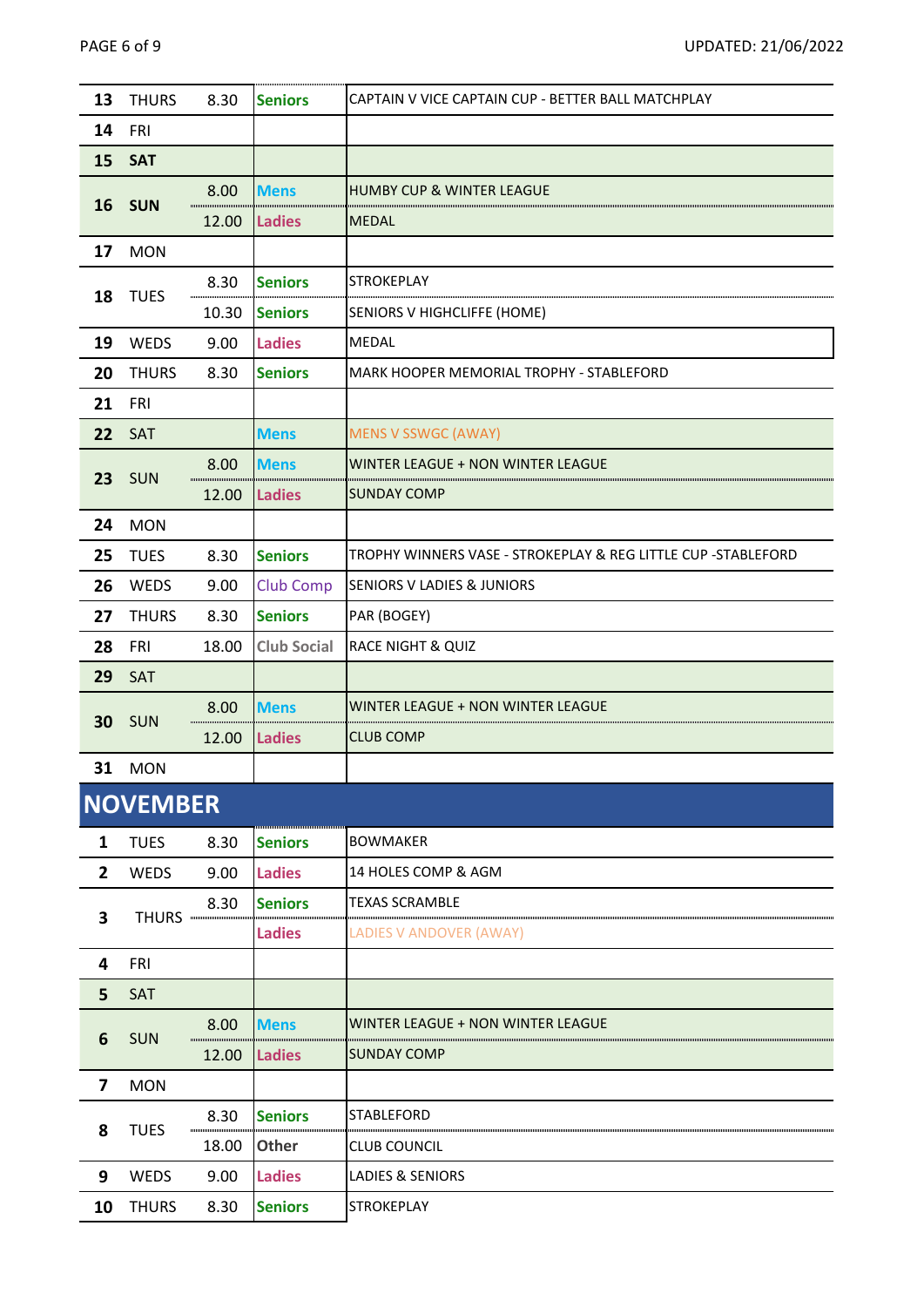| 11                      | <b>FRI</b>      |       |                    |                                                  |
|-------------------------|-----------------|-------|--------------------|--------------------------------------------------|
| 12                      | SAT             |       |                    |                                                  |
|                         |                 | 8.00  | <b>Mens</b>        | WINTER LEAGUE + NON WINTER LEAGUE                |
| 13                      | <b>SUN</b>      | 12.00 | <b>Ladies</b>      | <b>MEDAL</b>                                     |
| 14                      | <b>MON</b>      |       |                    |                                                  |
| 15                      | <b>TUES</b>     | 8.30  | <b>Seniors</b>     | BETTER BALL STABLEFORD                           |
| 16                      | <b>WEDS</b>     | 9.00  | <b>Ladies</b>      | <b>MEDAL</b>                                     |
| 17                      | <b>THURS</b>    | 8.30  | <b>Seniors</b>     | PAIRS AGGREGATE - STABLEFORD                     |
| 18                      | FRI             | 18.00 | <b>Club Social</b> | <b>ANNUAL DINNER DANCE</b>                       |
| 19                      | SAT             |       |                    |                                                  |
|                         |                 | 8.00  | <b>Mens</b>        | <b>WINTER LEAGUE + NON WINTER LEAGUE</b>         |
| 20                      | <b>SUN</b>      | 12.00 | <b>Ladies</b>      | <b>STABLEFORD</b>                                |
| 21                      | <b>MON</b>      |       |                    |                                                  |
| 22                      | <b>TUES</b>     | 8.30  | <b>Seniors</b>     | <b>BOWMAKER</b>                                  |
| 23                      | WEDS            | 9.00  | <b>Ladies</b>      | <b>STABLEFORD</b>                                |
| 24                      | <b>THURS</b>    | 8.30  | <b>Seniors</b>     | RON WATERS SHIELD 10 HOLE - STABLEFORD/ 11am AGM |
| 25                      | <b>FRI</b>      |       |                    |                                                  |
| 26                      | SAT             |       |                    |                                                  |
|                         |                 | 8.00  | <b>Mens</b>        | WINTER LEAGUE + NON WINTER LEAGUE                |
| 27                      | <b>SUN</b>      | 12.00 | <b>Ladies</b>      | <b>SUNDAY COMP</b>                               |
| 28                      | <b>MON</b>      |       |                    |                                                  |
| 29                      | <b>TUES</b>     | 8.30  | <b>Seniors</b>     | <b>STABLEFORD</b>                                |
| 30                      | WEDS            | 9.00  | <b>Ladies</b>      | <b>LADIES COMP</b>                               |
|                         | <b>DECEMBER</b> |       |                    |                                                  |
|                         |                 |       |                    |                                                  |
| $\mathbf{1}$            | <b>THURS</b>    | 8.30  | <b>Seniors</b>     | CHRISTMAS BETTER BALL STABLEFORD                 |
| $\overline{2}$          | <b>FRI</b>      | 18.00 | Other              | <b>CLUB AGM</b>                                  |
| $\overline{\mathbf{3}}$ | SAT             |       |                    |                                                  |
| 4                       | <b>SUN</b>      | 8.00  | <b>Mens</b>        | VAUGHAN AUTUMN CUP                               |
|                         |                 | 12.00 | <b>Ladies</b>      | SUNDAY COMP                                      |
| 5                       | <b>MON</b>      |       |                    |                                                  |
| 6                       | <b>TUES</b>     | 8.30  | <b>Seniors</b>     | <b>CHRISTMAS STROKEPLAY</b>                      |
| $\overline{\mathbf{z}}$ | WEDS            | 9.00  | <b>Ladies</b>      | 14 HOLES & TREE DECS                             |
| 8                       | <b>THURS</b>    | 8.30  | <b>Seniors</b>     | <b>CHRISTMAS TEXAS SCRAMBLE</b>                  |
| 9                       | FRI             |       |                    |                                                  |
| 10                      | SAT             |       |                    |                                                  |
|                         |                 | 8.00  | <b>Mens</b>        | <b>WINTER LEAGUE + NON WINTER LEAGUE</b>         |
| 11                      | <b>SUN</b>      | 12.00 | <b>Ladies</b>      | <b>MEDAL</b>                                     |